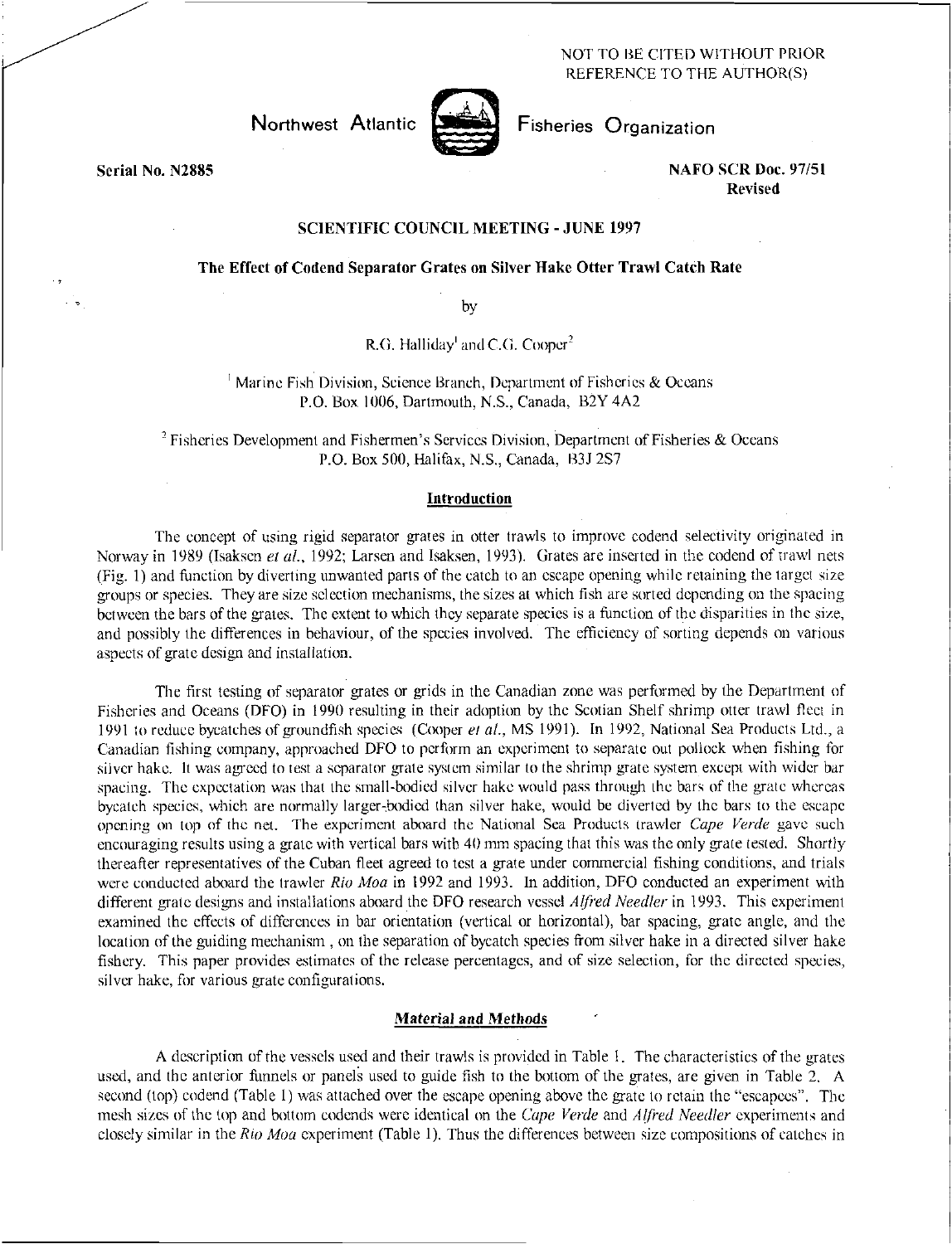the two codends in the first cases can be attributed entirely to grate selection, whereas for the *Rio Moo* there was also a mesh size effect. The installation of the guiding funnel in the *Alfred Needler* net was identical to that in the *Cape Verde* net except that the bottom edge of the funnel was attached directly to the bottom of the codend, rather than to a tether which retained it about 30 cm above the codend bottom. Initial trials with a funnel on the *Rio Moo*  net proved unsatisfactory and it was replaced by a panel. A Cuban innovation was adopted which allowed the rear end of the panel to be attached to a retaining bar set 60 cm forward of the grate and welded to the bottom of the grate frame (Fig. 2). This provided a vertical opening between bar and netting of 40-45 cm through which fish were directed to the bottom of the grate.

A remote underwater camera vehicle (Cooper, MS 1987) was deployed at the beginning of the first experiment (on the *Cape Verde)* to ensure that the grate, funnel and overall codend configuration corresponded to expectation when the net was fished.

The weights of each species caught in the top and bottom codends were recorded separately. Aboard the commercial vessels, weights recorded were based on visual estimates by experienced personnel associated with the Canadian Fisheries Observer Program, although on *Rio Moo* it was possible to obtain actual weights for small catches, and to confirm estimates of larger catches by monitoring factory production weights. On the research vessel, *Alfred Needler,* all catches were weighed except for the largest silver hake catches, for which the average weight of a basket of fish was multiplied by the total number of baskets caught. Length-frequencies of silver hake were obtained from both codends from most commercial vessel catches and from virtually all research vessel catches. Small catches were measured in total, whereas random subsamples were measured from large catches. Subsamples were weighted up to total catch based on the ratio of catch weight to sample weight to obtain lengthfrequencies of total catch in each tow.

Estimates of "escapement" were calculated as the weight or number of fish in the top codend compared to the totals caught in top and bottom codends. "Overall" estimates were calculated by summing over tows for each codend separately before calculating escapement, thus giving each tow a weighting based on the size of its catch. When only catch weights were available for a tow, the length frequency of the catch in that tow was assumed to be the same as that of the aggregate of sampled tows. The mean and median of tow by tow estimates of percentage escapement are also presented as alternative estimates and, as the estimates tend to be skewed, the range is provided as an indicator of tow by tow variation. As the precision of recorded weights was 1 kg, three tows with catches of less than 100 kg of silver hake (in top and bottom codends combined) were excluded from the calculation of tow by tow estimates, to allow a precision in calculation of escapement to the nearest integer or better.

Escapement expected to result from utilization of separator grates in the commercial fishery was calculated by applying escapement-at-length data from the three experiments combined to 1989-93 commercial catch length compositions. Although use of separator gate when fishing for silver hake was made mandatory in August 1993, the fishery was essentially over for the year by that date. Thus, the data for 1989-93 represent size compositions in the fishery immediately prior to gate introduction. Length-frequency of commercial catches was based on Canadian observer programme samples. Length-weight relationships for the same years, necessary for calculation of escapements by weight, were obtained from DFO July research vessel surveys in Div. 4W.

#### **Results**

#### *Cape Verde*

The grate used on the *Cape Verde* experiment was set at an angle of 45-50° and had vertical bars set 40 mm apart. Fishing was conducted south of the Small Mesh Gear Line (SMGL - as defined in 1992) and in Emerald and LaHave basins to the north of the SMGL. Total catches per tow were fairly low south of the SMGL (median = 0.6 mt, range = 0.3-1.7 mt) but were high in Emerald Basin (median = 2.6 mt, range = 0.9-4.8 mt) and LaHave Basin (median = 4.2 mt, range =  $2.7-8.0$  mt). The number of valid tows (these conducted without technical problems or gear damage), their average duration, and the catch rate (kg/hr) in top and bottom codends,

 $\left\| \begin{array}{c} \ast \\ \ast \end{array} \right\|_{\mathbf{L}_1} \left[ \begin{array}{c} \ast \\ \ast \end{array} \right]$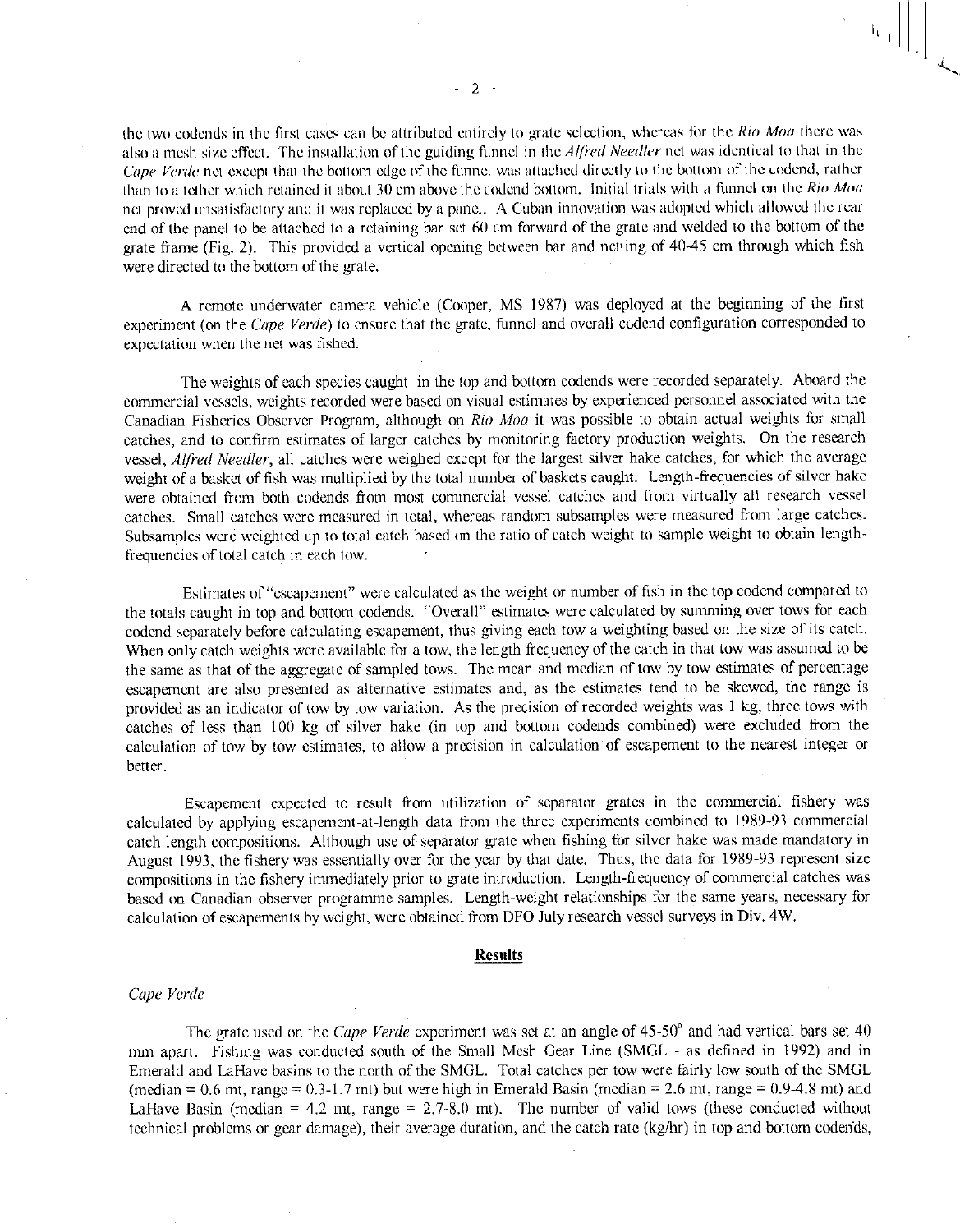are summarized by area in Table 3. Three of the five tows in LaHave Basin, including the two with high escapements of silver hake, were not sampled for size composition, which limits the analysis for that area.

Silver hake catches mirrored total catches, being low south of the SMGL (median =  $0.2$  mt, range = 1 kg  $-$  0.9 mt) but progressively higher in Emerald (median = 2.2 mt, range = 0.5-4.5 mt) and LaHave (median = 3.3 mt, range = 1.1-6.8 mt) basins. The overall escapement of silver hake, in each area was also highest in LaHave Basin, 10.3% by weight, *compared to* 6.5% and 5.0% in the other areas (Table 3). The range of percentage escapements on a tow by tow basis was 1.6 to 15.1, but median escapements were similar in all three areas, ranging between 5.2 and 5.8 (Table 4). The median for all tows combined was 5.4%. This compares to a mean of tow by tow escapements of 6.1% (Table 4) and an overall estimate, which is more heavily influenced by the large silver hake catches in LaHave Basin, of 6.8%.

An analysis of variance of silver hake escapement by area (shelf edge, Emerald Basin, LaHave Basin) with the following as covariates: silver hake mean weight, and silver hake, dogfish and total catches, indicated no *significant effects.* However, a distinctive feature of LaHave Basin catches was that between 200 and 840 kg of spiny dogfish occurred in all five tows. On retrieval of one of these tows (during which escapement was 13.8%) it was noted in cruise records that the grate was "blocked off" with dogfish, and in two others partially blocked (escapement 15.1% and 5.5%). In the remaining two sets, with escapement of 3.8% and 5.8%, "a few dogfish" were noted as stuck in the grate in the first case and no note was made regarding the second. In contrast, dogfish were caught in only five of the 28 sets in the other two areas, and in none of these did the quantity of dogfish exceed 10 kg. Although, on a tow by tow basis, there was not a significant correlation between escapement and the quantity of dogfish caught, the effectiveness with which dogfish block grate openings is not necessarily a linear *function* of the quantities that enter the net, and the prevalence of dogfish in the LaHave Basin catches remains the most likely cause of the higher overall escapement of silver hake which occurred there.

Escapement by length could be calculated for the SMGL and for Emerald Basin, where sampling of catches was fairly comprehensive, but not for LaHave Basin where the largest catches were not sampled. Escapement at length was very similar between the SMGL and Emerald Basin and thus the data were combined to give a single set of estimates. There was a gradual increase in percentage escapement with size from about 1-3% for fish of 15-22 cm (age 1) to 3-6% for 23-33 cm fish which formed the bulk of the catch (Fig. 3). The few fish caught that exceeded 38 cm were taken mostly in the top codend, indicating high escapement above this size.

Four tows were made during the *Cape Verde* experiment with the guiding funnel either missing or improperly installed, but which were in other respects valid tows. Escapement overall of silver hake was about 36% (range 27-45) (Table 3) giving an indication of the importance of a properly installed funnel to effective selection by the grate.

#### *Rio Moo*

Initial field trials were conducted aboard the *Rio Moo* in August 1992 but, as a result *of*  miscommunication, the grate used was too large to fit properly into the codend, and no usable data on species separation were collected. However, experimentation with a guiding panel rather than a funnel, anterior to the grate, led to an innovation where the guiding panel was attached to a metal bar welded to the front of the grate (Fig. 2). This guidance arrangement, and a gate of the proper size, was used in further trials aboard this vessel in June 1993. Vertical bars in the gate were spaced at 40 mm, as in the *Cape Verde* experiment, but the grate was mounted at an angle of 60° , rather than the 45-50° used previously. The increase in grate angle was adopted because it was thought that the angle would reduce when the codend was stretched by catches of commercial size. The vessel fished south of the SMGL.

In the five experimental tows conducted silver hake catches comprised over 90% of the total, varying from 0.8 to 14.3 mt (median = 3.0 mt). Escapement of silver hake overall was 4.8 % by weight (Table 5). The median escapement on a tow by tow basis was 4.1% (range = 2.6-5.9%). All silver hake greater than 37 cm escaped, although there were very few of this size (Fig. 4). In contrast to the *Cape Verde* results (and also those of the *Alfred Needier -* see below), there was no trend in escapement with size. This is likely attributable to the difference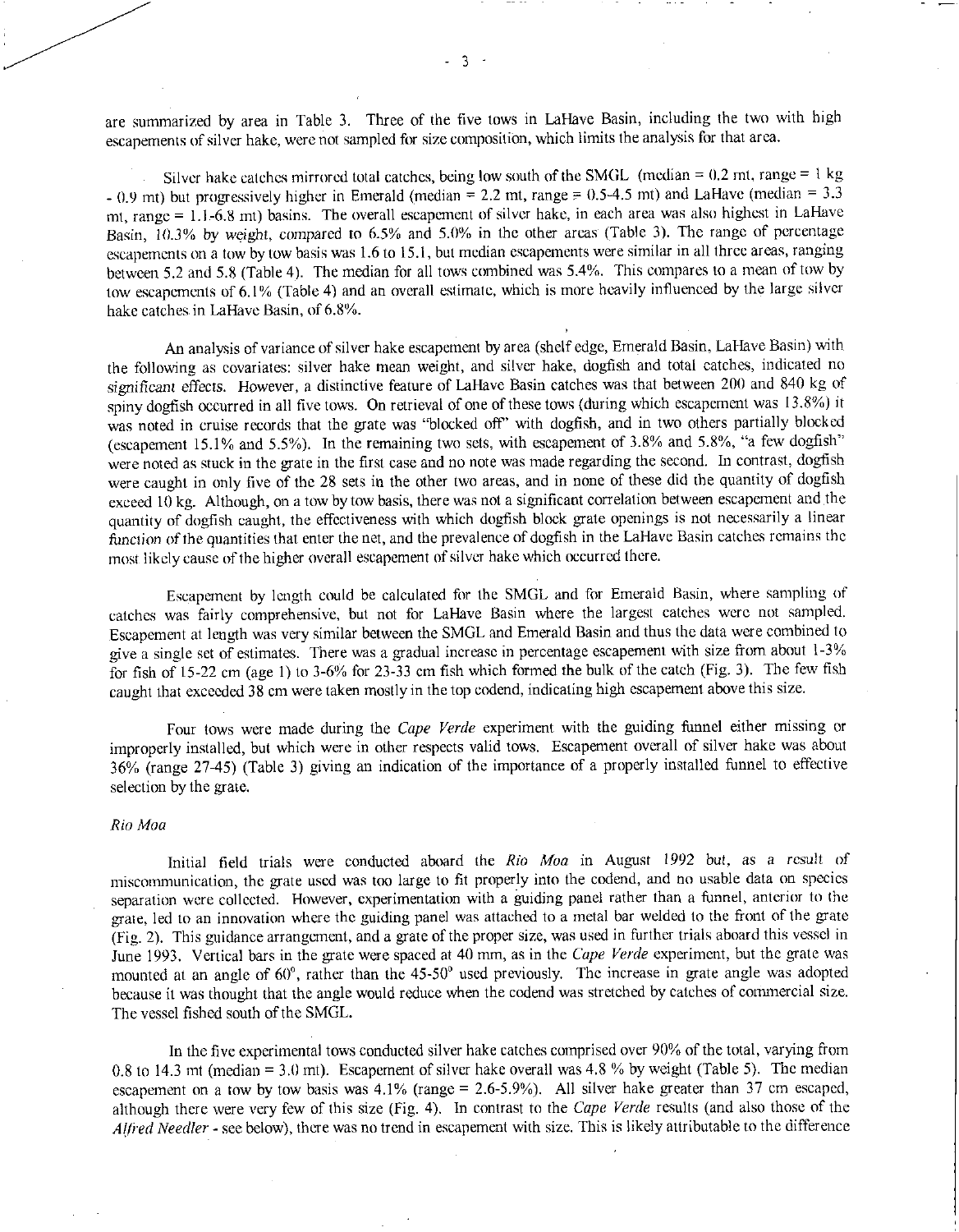in mesh size between codends, the 55-mm top codend retaining more fish in the smaller part of the length range than the 60 mm bottom codend and thus giving a rather higher estimate of grate-related escapement at these sizes than was actually the case. Clay (1979) gives a  $50\%$  selection length for silver hake of 22-23 cm for 60 mm meshand a selection range of 13 cm.

## *Alfred Needier*

Five grate configurations were tested on the *Alfred Needier;* the configuration of vertical bars spaced 40 mm apart was compared with a configuration of horizontal bars spaced 40 mm apart and one with vertical bars spaced 50 mm apart, all inserted at an angle of 48°. In addition, the effectiveness of the grate with vertical bars 40 mm apart was tested at a 25° angle, and at this reduced angle with the end of the funnel moved aft to 42.5 cm from the bottom of the grate, rather than the 85 cm used in the other cases. Throughout these experiments the rear end of the funnel was attached directly to the bottom of the codend, rather than being on a short tether as in the case of the *Cape Verde* experiment. All fishing was conducted south of the SMGL.

Total catches were  $0.1$ -2.4 mt (median =  $0.4$  mt), rather smaller than those obtained when commercial vessels were used. However, silver hake catches were above 100 kg in all but two of the 39 valid tows (median = 283 kg, range = 11-1200 kg). Escapement of silver hake overall in tows with the "standard" grate, i.e. vertical bars spaced at 40 mm, grate angle of 48° and exit funnel 85 cm before grate, was 2.3% by weight, whereas when horizontally-oriented bars were used (at 40 mm spacing) escapement increased to 5.4% (Table 6). Increasing the spacing of the vertical bars to 50 mm reduced escapement to 0.9%. Escapement was increased substantially, to 43%, by lowering the angle of the grate, but moving the exit from the funnel closer to the grate reduced escapement to some extent (to 32.3%). Escapements summarized from tow by tow data (Table 7) agree closely with those based on global aggregations (Table 6). An analysis of variance of escapement of silver hake by grate configuration, with silver hake mean weight, and silver hake, dogfish and total catches as covariates, showed that the grate effect only was significant. Significance of the differences between mean escapements for each grate was examined using the Bonferroni test for multiple comparisons and all were significantly different from each other at the 5% level except for the vertical grates with 40 mm and 50 mm spacing.

Escapement of silver hake from the standard 41) mm vertical grate was less than 1% for fish less than 20 cm, 1-3% in the 20-30 cm range, and above 3% for fish larger than 30 cm (Fig. 5). Escapement from the grate with horizontal bars, but with the same bar spacing, also increased with fish size (Fig. 6). However, escapement was 1-2% for fish less than 20 cm, 2-6% for 20-30 cm fish, and showed steepening increments above 30 cm. The 50 mm vertical grate resulted in escapement of about 0.7% at all lengths at which substantial numbers of fish were caught (Fig. 7). When the 40 mm vertical grate was angled at 25° there was no indication of a variation in escapement with fish size, all escapements being about 40% (Fig. 8). Similarly, when the funnel was moved aft to half the distance from its exit to the bottom of the grate, there was no indication of size-dependent escapement levels, escapement being about 30% for all sizes (Fig. 9).

#### Projected Effects of (irate Use on Commercial Catches

Escapement estimates are dependent on the size compositions of the populations being fished, and experimental results could differ from expected escapements when using grates in the commercial fishery if the size compositions of the populations fished commercially differed from experimental ones. The separator grate introduced commercially, that with vertical bars spaced 40 mm apart, was tested in all three experiments with similar results, and thus the combined escapement-at-length data were applied to the size compositions of commercial catches in the five years prior to grate introduction to calculate the expected effects of grate use on silver hake catches.

Silver hake escapement in the three experiments was low except for sizes above 38 cm (Figs. 3-5), but the selection curve above 38 cm is not adequately described even by the combined data (Fig. 10). Application of a 722 median smoother provides a smooth curve. This can be considered no more than a hypothesis as to the shape of the selection curve at these larger sizes. It transpires, however, that very few fish as large as this occurred in commercial catches and thus the shape of the selection curve above 38 cm has no important influence on estimates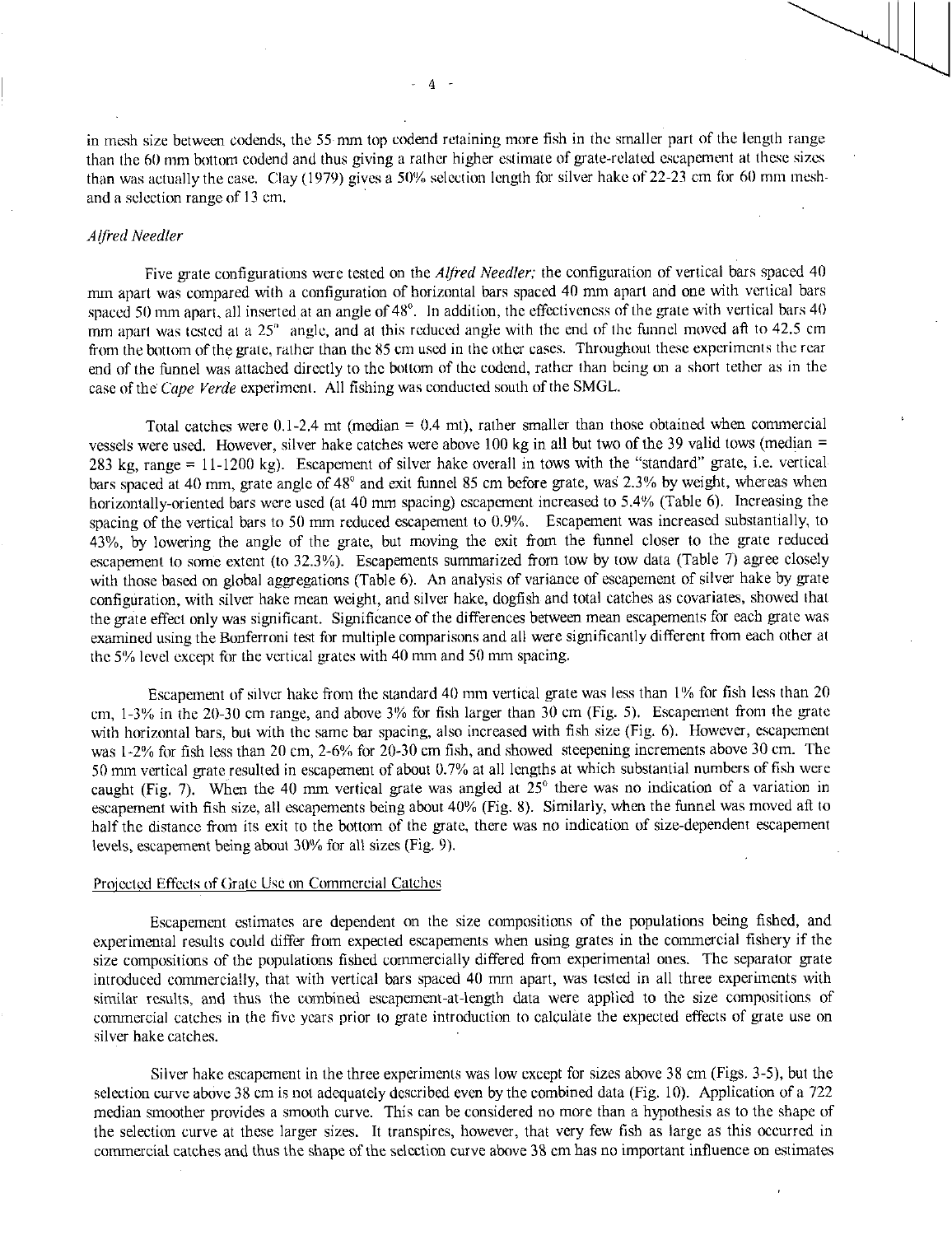of escapement.. Experimental and commercial catch length frequencies were similar except that experimental catches contained higher proportions of 15-20 cm fish (Fig. 10). Estimates of escapement from commercial data were slightly over 5% by weight (4.5% by number), close to the combined estimate from experimental data of 4.8% by weight (4.1% by number) (Table 8).

# **Conclusions**

A grate set in the codend at 45-60°, and equipped with vertical bars spaced 40 mm apart, allowed escapement of only 5% of the target species, silver hake, in the experiments. If the size compositions of the populations being fished subsequent to commercial usage of this grate were similar to those in 1989-93, escapement in the commercial fishery would have been similar to experimental results.

Escapement of silver hake when the 50 mm vertical grate was tested on the *Alfred Needier* was about half that with the 40 mm vertical grate, but the results were not significantly *different.* A *horizontal* orientation of bars, spaced 40 mm apart, increased silver hake escapement in comparison with the 40 mm vertical bar configuration. Presence, and proper installation of, a guiding funnel or panel proved necessary for effective selection of silver hake by the grate. Angle of grate installation was also important, a reduced angle greatly increasing escapement of silver hake. There was no indication that escapement was related to catch tonnage, escapement being similar in the large *Rio Moo* catches and the small catches of the *Cape Verde* and *Alfred Needier* when fishing south of the SMGL. There was evidence, however, that masking by species which stick between or lie against the grate bars could be problematic on occasion. The high escapements recorded during some of the *Cape Verde* tows in LaHave Basin are attributed to grate blockage by dogfish. However, anecdotal information from the commercial fishery indicates that gate blockage by skates is a more *common problem* than blockage by dogfish (M. Showell, Marine Fish Division, Bedford Institute of Oceanogr.; pers comm.) but there are no quantitative data on frequency of blockage.

## Acknowledgments

These experiments were made possible by the cooperation of the owners, captains and crews of the commercial vessels *Cape Verde* and *Rio Maa.* D. Waldron and M. Showell (Marine Fish Division, Bedford Institute of Oceanogr.) collaborated in the planning and execution of the *Alfred Needier* experiment. G. Greencorn and D. Flynn (Beothuk Data Services, Seawatch Division, Halifax) conducted *much of* the *at-sea* sampling, and Greencorn the initial data editing. M. Showell provided commercial catch length compositions from the 1989-93 silver hake fishery and R. Branton (Marine Fish Division, Bedford Institute of Oceanogr.) the length-weight regressions from DFO research vessel surveys. W. Farrell prepared the typescript.

## **References**

- Clay, D. 1979. Mesh selection of silver hake, *Merluccius bilinearis*, in otter trawls on the Scotian Shelf with reference to Selection of *squid, Illex illecebrosus.* ICNAF Res. Bull. 14: 51-66.
- Cooper, C.G. MS 1987. Remote-controlled underwater camera vehicle (RUCV). Department of Fisheries and Oceans. Atlantic Fisheries Development, Scotia-Fundy Region, Halifax, Nova Scotia, Canada, Project Summary No. 6, 4 p.
- Cooper, C.G., W.M. Hickey, and C.A. Ryan. MS 1991. Experiments with a rigid separator grate in a shrimp trawl - August 1991. Department of Fisheries and Oceans. Fisheries Development and Fishermen's Services Division, Scotia-Fundy Region, Nova Scotia, Canada, Project Report No. 168, 24 p.
- Isaksen, B., J.W. Valdemarsen, R.B. Larsen, and L. Karlsen. *1992. Reduction of* fish by-catch in shrimp *trawl*  using a rigid separator grid in the aft belly. Fisheries Research 13: 335-352.
- Larsen, R.B. and B. Isaksen. 1993. Size selectivity of rigid sorting grids in bottom trawls for Atlantic cod *(Gadus morhua*) and haddock *(Melanogrammus aeglefinus).* ICES mar. Sci. Symp., 196: 178-182.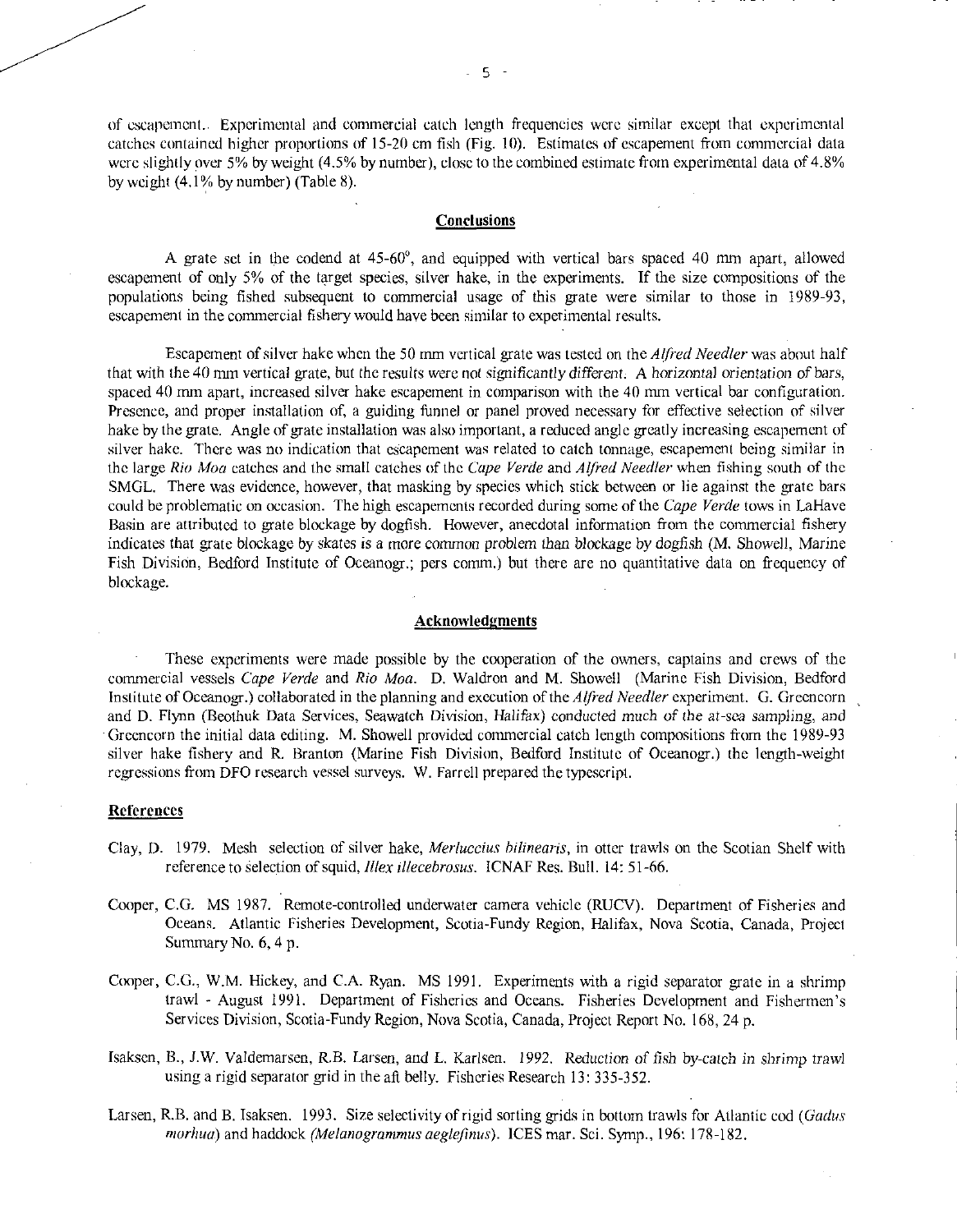|                           | Vessel        |                       |                |  |  |  |
|---------------------------|---------------|-----------------------|----------------|--|--|--|
| Item                      | Cape Verde    | Rio Moa               | Alfred Needler |  |  |  |
| Vessel type               | Commercial    | Commercial factory    | Research stern |  |  |  |
|                           | wetfish stern | freezer trawler       | trawler        |  |  |  |
|                           | trawler       |                       |                |  |  |  |
| Length $(m)$              | 51.8          | 105                   | 50.3           |  |  |  |
| <b>GRT</b>                | 891           | 2579                  | 925            |  |  |  |
| <b>BHP</b>                | 2000          | 4000                  | 2000           |  |  |  |
|                           |               |                       |                |  |  |  |
| Gear type                 | Silver hake   | Silver hake trawl, 4- | 1034 2-bridle  |  |  |  |
|                           | trawl         | panel codend          | Nordsea silver |  |  |  |
|                           |               |                       | hake trawl     |  |  |  |
|                           |               |                       |                |  |  |  |
| Footrope length (m)       | 52            | 44                    | 39             |  |  |  |
| Headrope length (m)       | 38            | 24                    | 31             |  |  |  |
| Vertical opening (m)      | 7             | 5                     |                |  |  |  |
| Door type                 | oval          | oval                  | oval           |  |  |  |
| Door weight (kg)          | 1500          | 1750                  | 950            |  |  |  |
| Mesh size in wings (mm)   | 184           | 80                    | 60             |  |  |  |
| Mesh size in body (mm)    | 90            | 60                    | 60             |  |  |  |
| Mesh size in codend (mm)  | 45            | 60                    | 45             |  |  |  |
| Centre roller height (mm) | 610           | 400                   | 306            |  |  |  |
|                           |               |                       |                |  |  |  |
| Second codend             |               |                       |                |  |  |  |
| Mesh size (mm)            | 45            | 55                    | 45             |  |  |  |
| Length $(m)$              |               | 13.6                  | 9.1            |  |  |  |
|                           |               |                       |                |  |  |  |
| Cruise dates              | June 1992     | June 1993             | May 1993.      |  |  |  |

Table I. Statistics describing the vessels and their trawls used in separator grate experiments for silver hake in 1992-93.  $\hat{\mathcal{A}}$ 

 $\blacksquare$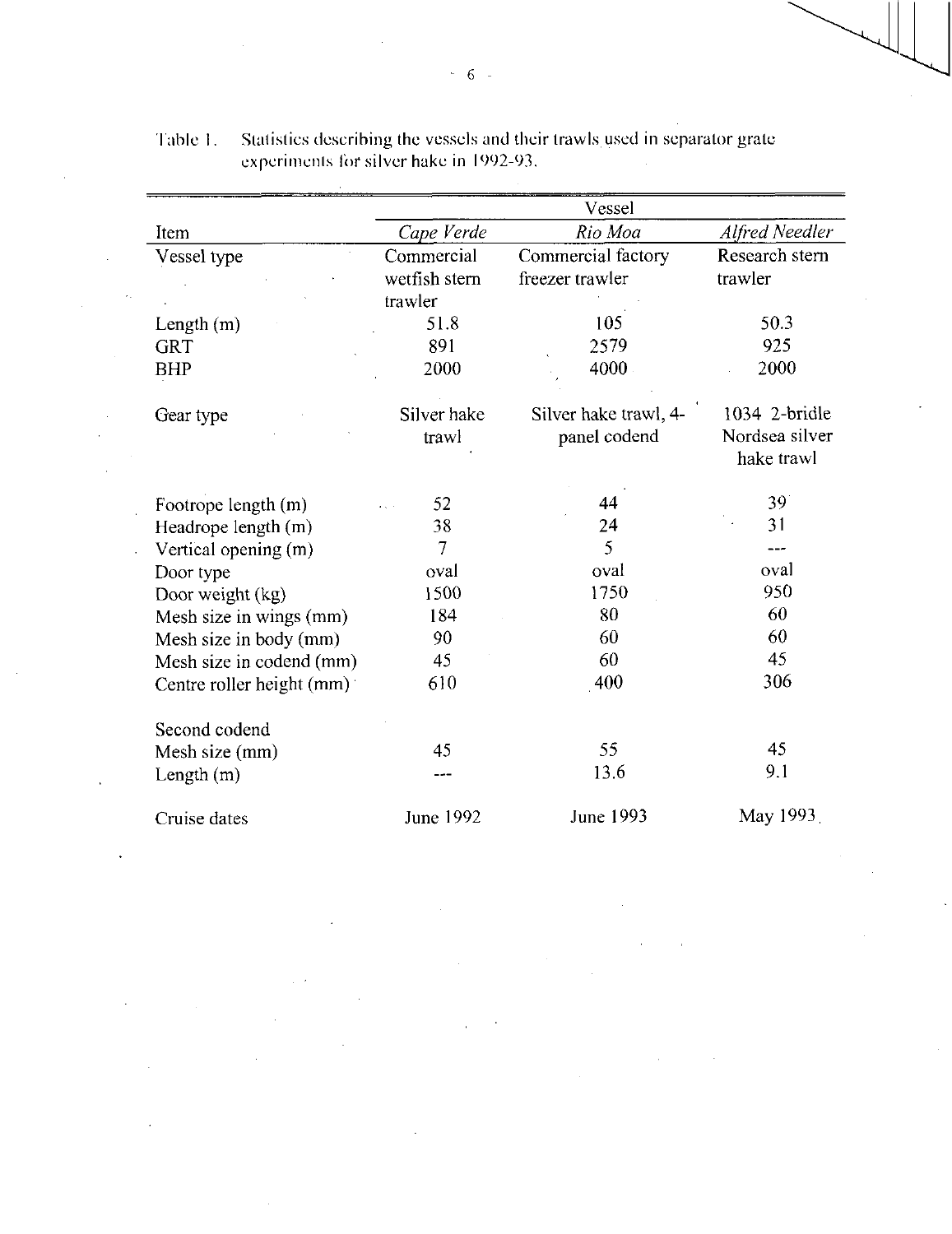|                          |               | Vessel        |                                |
|--------------------------|---------------|---------------|--------------------------------|
| Item                     | Cape Verde    | Rio Moa       | Alfred Needler                 |
| Grate                    |               |               |                                |
| Width $(m)$              | 1.37          | 1.16          | 0.8                            |
| Height $(m)$             | 2.29          | 1.80          | 1.82                           |
| Bar type                 | vertical      | vertical      | vertical, horizontal           |
| Bar spacing $(mm)^{1}$   | 40            | 40            | 40,50                          |
| Grate angle <sup>2</sup> | $45 - 50^{0}$ | $60^0$        | $25^{\circ}$ , 48 <sup>0</sup> |
| <b>Guiding Device</b>    |               |               |                                |
| Type                     | funnel        | panel         | funnel                         |
| Distance anterior (m)    | 0.85          | 0.60          | 0.425, 0.85                    |
| Opening $(m)^3$          | 0.80          | $0.40 - 0.45$ | $-0.87$                        |
| Tether length (m)        | 0.30          |               | zero                           |

Table 2. Statistics describing the grates and guiding funnels or panels used in each experiment.

Bar spacing means the gap between adjacent bars, i.e. the space available for a fish to pass through.

 $\mathbf{l}$ 

Grate angle is measured from the horizontal, i.e. at  $90^0$  the grate would be vertical. Diameter of circular rear opening in case of funnel, height of retaining bar above bottom of codend in case of panel. 2 3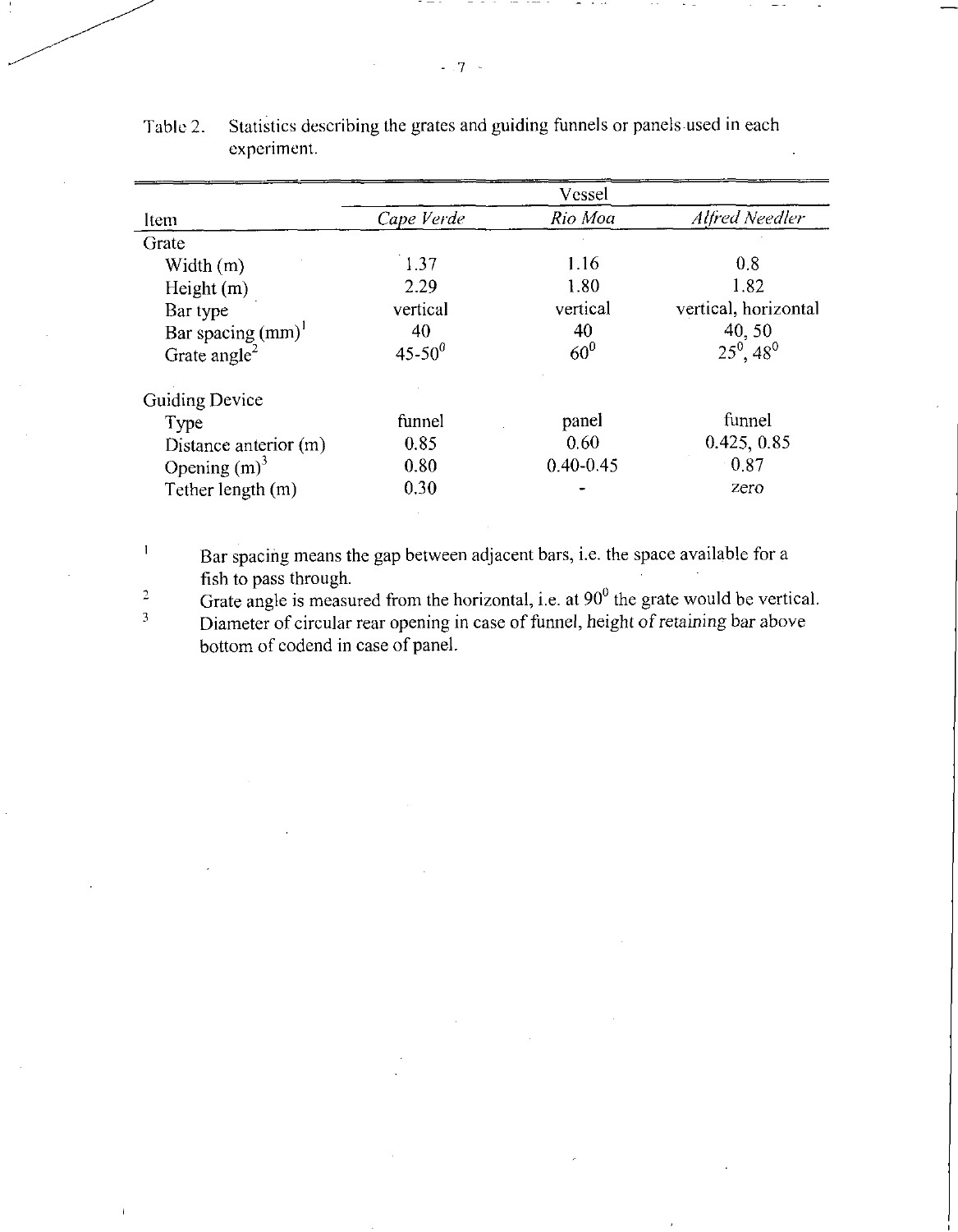|                                |                |                    | Silver hake                 |             |      | Other species |
|--------------------------------|----------------|--------------------|-----------------------------|-------------|------|---------------|
| Area or grate<br>configuration | No. of<br>tows | Ave. dur.<br>(hrs) | $\mathsf{T}$                | $\mathbf B$ | T    | $\bf{B}$      |
|                                |                |                    |                             |             |      |               |
|                                |                |                    | Average catch per hour (kg) |             |      |               |
| <b>SMGL</b>                    | $\mathbf{H}$   | 3.2                | 6                           | 88          | 93   | 19            |
| <b>Emerald Basin</b>           | 17             | 2.4                | 45                          | 850         | 103  | 47            |
| LaHave Basin                   | 5              | 2.9                | 133                         | 1161        | 345  | 73            |
| No funnel                      | $\overline{4}$ | $2.5^{\circ}$      | 861                         | 1536        | 619  | 264           |
|                                |                |                    | Percentage by weight        |             |      |               |
| <b>SMGL</b>                    |                | $\mathbb{E}$       | 6.5                         | 93.5        | 83.0 | 17.0          |
| <b>Emerald Basin</b>           |                |                    | 5.0                         | 95.0        | 93.6 | 6.4           |
| LaHave Basin                   |                |                    | 10.3                        | 89.7.       | 82.5 | 17.5          |
| No funnel                      |                |                    | 35.9                        | 64.1        | 70.1 | 29.9          |
|                                |                |                    | Percentage by number        |             |      |               |
| <b>SMGL</b>                    |                |                    | 5.8                         | 94.2        |      |               |
| <b>Emerald Basin</b>           |                |                    | 4.0                         | 96.0        |      |               |
| LaHave Basin                   |                |                    | لدكت                        |             |      |               |
| No funnel                      |                |                    |                             |             |      |               |

Table 3. *Cape Verde:* average catch per hour and percentage catch distribution, by weight and number, in top (T) and bottom (B) codends, in three fishing areas and when using no, or an improperly installed, funnel.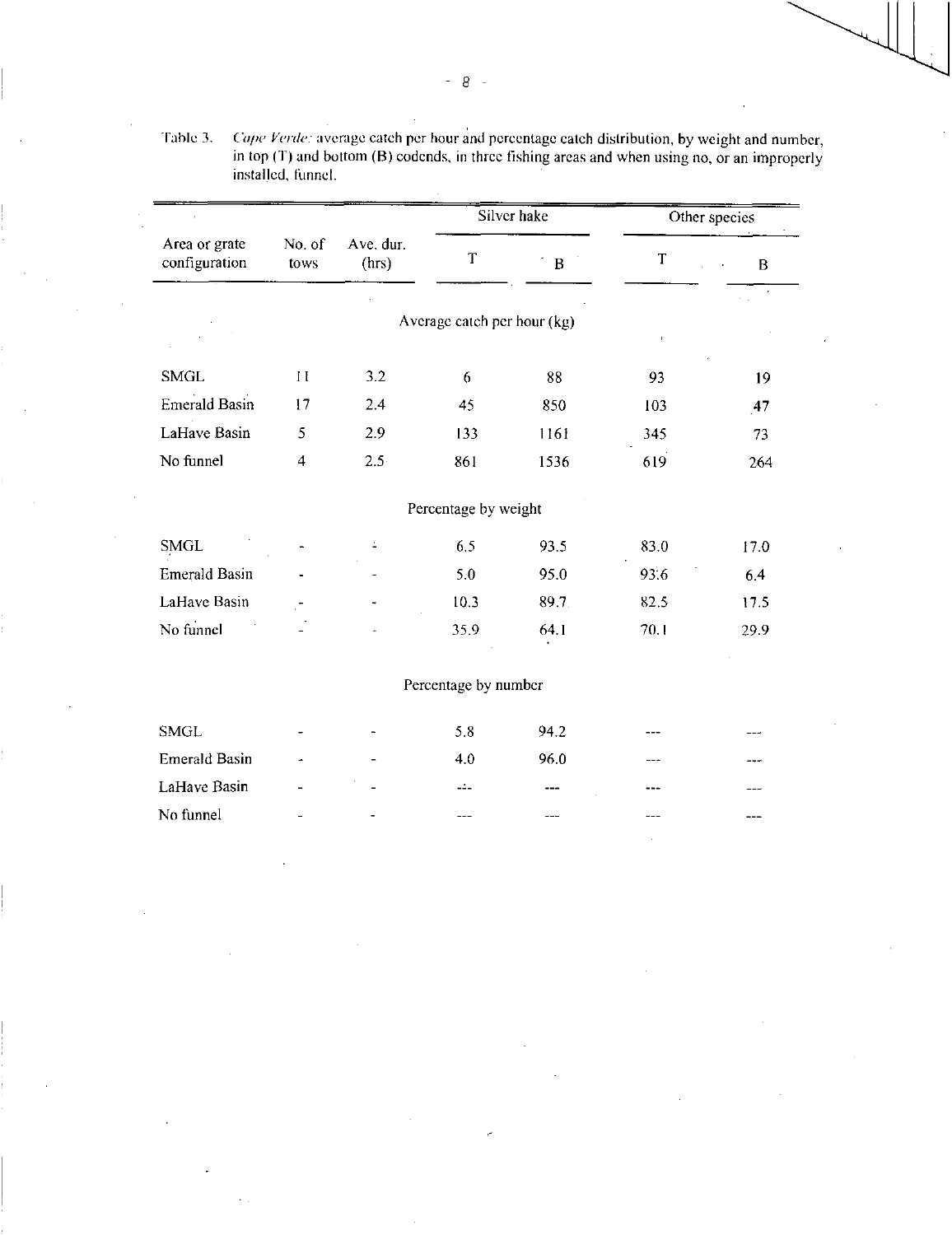Table 4. *Cape Verde:* mean, median and range of percentage escapement, and mean fish weight, by area for silver hake. (Number of tows in each area varies from Table 3 as a result of missing data.)

|               | No of | Percentage escapement | Mean   |              |       |
|---------------|-------|-----------------------|--------|--------------|-------|
| Area          | tows  | Mean                  | Median | Range        | wt(g) |
| SMGL          | 10    | 59                    | 5.2    | $1.6 - 11.9$ | 135   |
| Emerald Basin | 17    | 5.5                   | 5.3    | $2.2 - 14.7$ | 153   |
| LaHave Basin  |       | 8.8                   | 5.8    | $3.8 - 15.1$ | (173) |
| Combined      | 32    | 6. I                  | 5.4    | $1.6 - 15.1$ |       |

Table 5. *Rio Mau:* average catch per hour and percentage catch distribution, by weight and number. in top (T) and bottom (B) codends.

 $\sim$ 

|             |                          |                           | Silver hake |      | Other species |      |
|-------------|--------------------------|---------------------------|-------------|------|---------------|------|
| Item        | No. of<br>tows           | Average<br>duration (hrs) |             | В    |               | В    |
| Kg/hr       | 5                        | 2.2                       | 114         | 2255 | 156           | 59   |
| % by weight | $\overline{\phantom{a}}$ | -                         | 4.8         | 95.2 | 72.6          | 27.4 |
| % by number | -                        | $\blacksquare$            | 4.5         | 95.5 | $\cdots$      |      |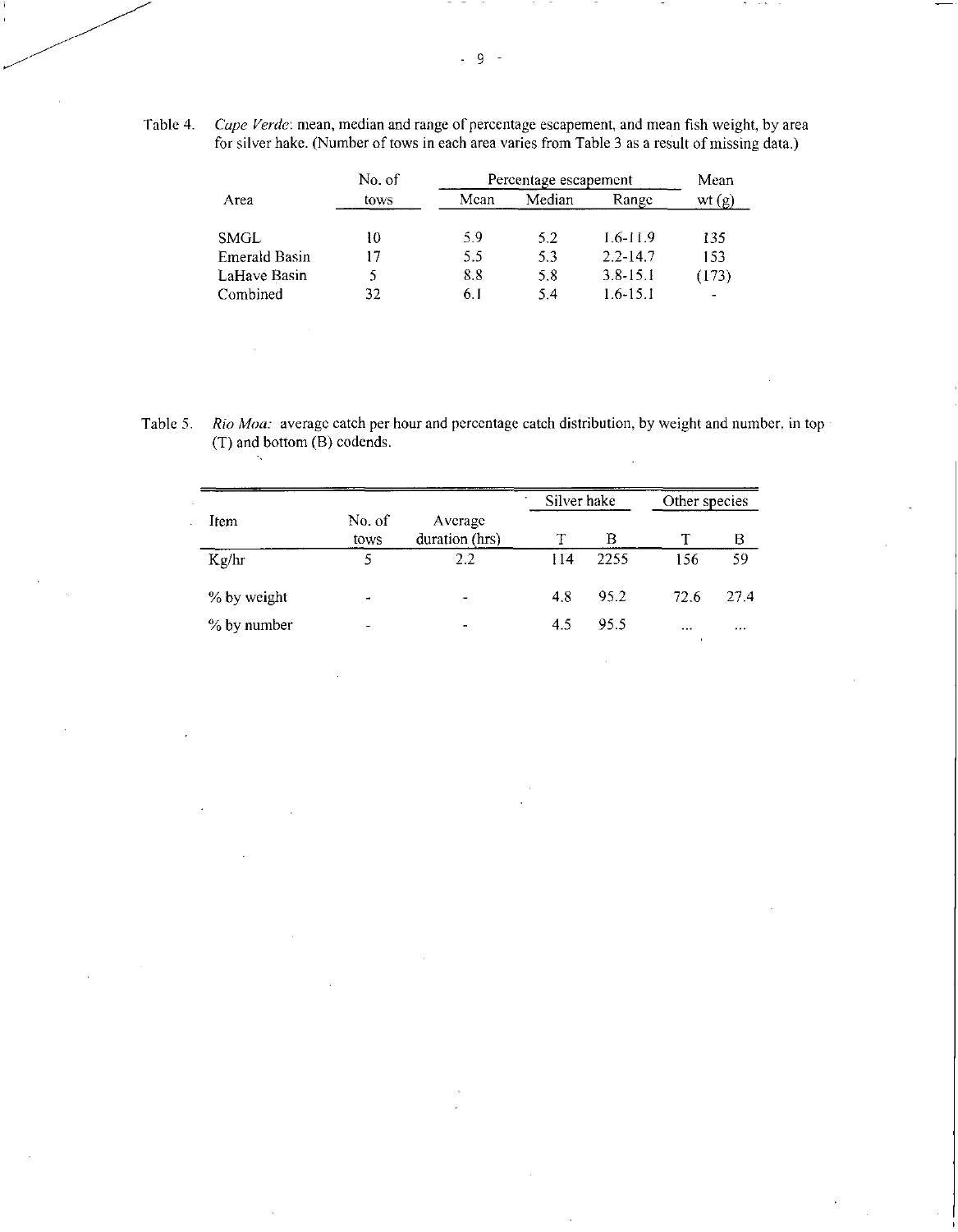Table 6. *A//red Needier:* average catch per hour and percentage catch distribution, by weight and number, in top (T) and bottom (13) codends lbr five different grate configurations. (Configuration given is bar spacing (mm) and orientation ( V-vertical, 11-horizontal), grate angle in degrees, and distance rear end of funnel is from base of grate (cm).)

|                                            |                |                    | Silver hake                 |              | Other species |              |
|--------------------------------------------|----------------|--------------------|-----------------------------|--------------|---------------|--------------|
| Grate configuration<br>(Bars/Angle/Funnel) | No. of<br>tows | Ave. dur.<br>(hrs) | $\mathbf T$                 | $\, {\bf B}$ | $\mathbf T$   | $\, {\bf B}$ |
|                                            |                |                    | Average catch per hour (kg) |              |               |              |
| 40V/48/85                                  | 12             | 1.2                | $\boldsymbol{6}$            | 256          | 224           | 59           |
| 40 H/48/85                                 | 11             | $1.0$              | 18                          | 303<br>ä.    | 33            | 36           |
| 50V/48/85                                  | 10             | 1.0                | 3                           | 369          | 139           | 213          |
| 40V/25/85                                  | $\mathfrak{Z}$ | 1.0                | 225                         | 299          | 53            | 12           |
| 40V/25/42.5                                | $\mathfrak{Z}$ | 1.0                | 85                          | 177          | 44            | 20           |
|                                            |                |                    | Percentage by weight        |              |               |              |
| 40V/48/85                                  |                |                    | 2.3                         | 97.7         | 79.2          | 20.8         |
| 40 H/48/85                                 |                |                    | 5.4                         | 94.6         | 47.8          | 52.2         |
| 50V/48/85                                  |                |                    | 0.9<br>$\hat{\mathbf{r}}$   | 99 1         | 39.5          | 60.5         |
| 40V/25/85                                  |                |                    | 43.0                        | 57.0         | 81.5          | 18.5         |
| 40V/25/42.5                                |                |                    | 32.3                        | 67.7         | 68.8          | 31.2         |
|                                            |                |                    | Percentage by number        |              |               |              |
| 40V/48/85                                  |                |                    | 1.6                         | 98.4         | $\ddotsc$     |              |
| 40 H/48/85                                 |                |                    | 3.5                         | 96.5         | $\ldots$      | $\cdots$     |
| 50V/48/85                                  |                |                    | 0.8                         | 99.2         | $\cdots$      | $\cdots$     |
| 40V/25/85                                  |                |                    | 40.7                        | 59.3         | $\cdots$      | $\ldots$     |
| 40V/25/42.5                                |                |                    | 31.7                        | 68.3         | $\ddotsc$     | $\cdots$     |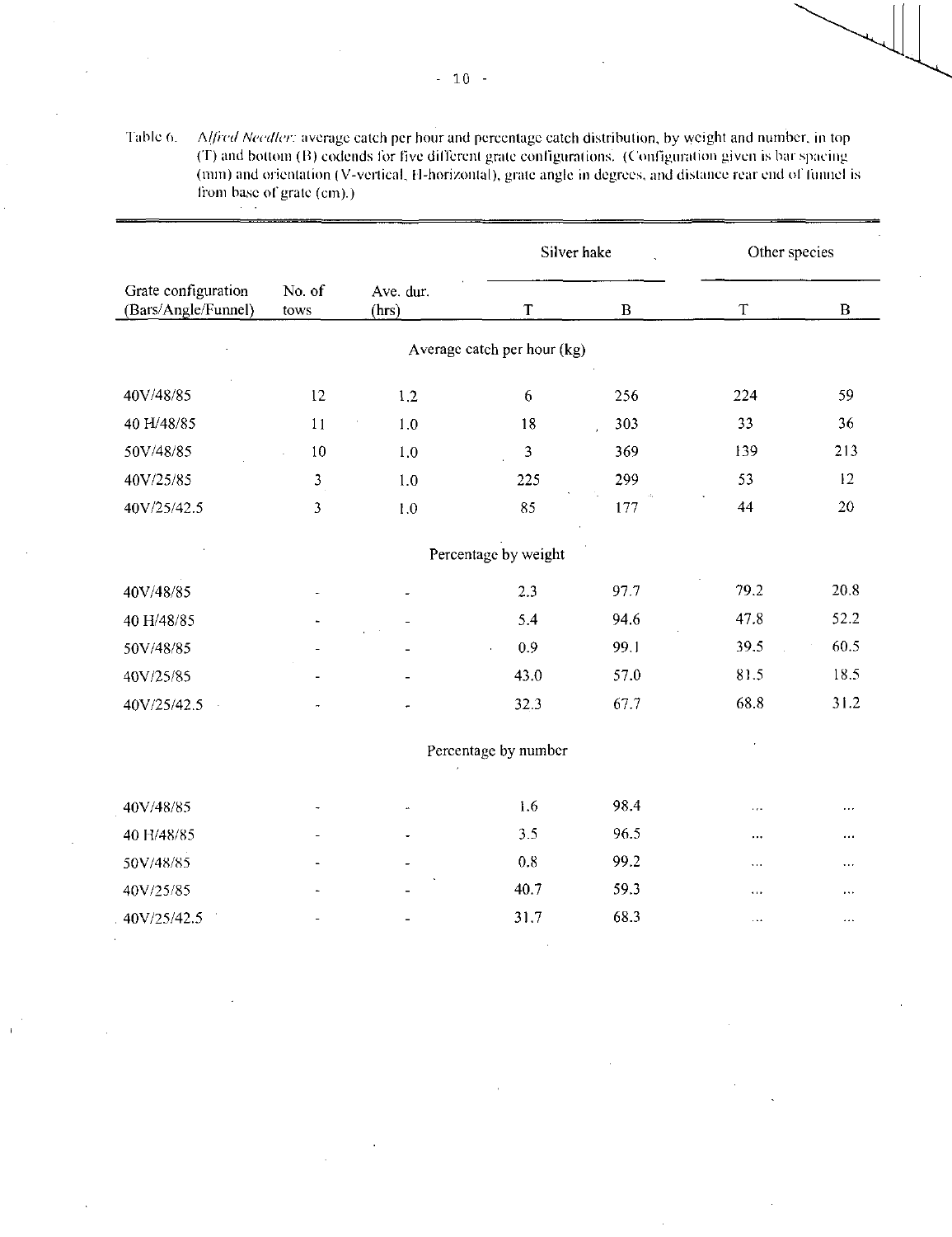Table 7 *Alfred Needier:* mean, median and range of percentage *escapement,* and mean fish weight, by grate configuration for silver hake. (Number of tows by grate configuration varies from Table 6 as a result of missing data.)

| Grate<br>configuration  | No. of |      | Percentage escapement |               | Mean  |
|-------------------------|--------|------|-----------------------|---------------|-------|
| (Bars/Angle/<br>Funnel) | tows   | Mean | Median                | Range         | wt(g) |
| 40V/48/85               | 10     | 2.0  | 1 Q                   | $0-4.3$       | 94    |
| 40 H/48/85              | 11     | 5.9  | 53                    | $2.7 - 10.3$  | 91.   |
| 50V/48/85               | 10     | 1.0  | 0.7                   | $0.3 - 3.3$   | 111   |
| 40V/25/85               |        | 42.6 | 43.0                  | $39.1 - 45.6$ | 134   |
| 40V/25/42.5             |        | 30.8 | 31.1                  | 23.2-38.2     | 159   |

Table 8. Percentage escapement of silver hake when standard 40 mm vertical grate configuration used, by experiment and for experiments combined, and calculated escapement in the commercial silver hake fishery in 1989-93 had this grate been in use.

|                                                                | Percentage Escapement    |                          |  |
|----------------------------------------------------------------|--------------------------|--------------------------|--|
| Experiment                                                     | weight                   | number                   |  |
| Cape Verde<br>Rio Moa<br>Alfred Needler<br>Combined $2$        | 5.1<br>4.8<br>2.3<br>4.8 | 4.2<br>4.5<br>1.6<br>4.1 |  |
| Commercial 1989-93<br>Observed selection<br>Adjusted selection | 5.3<br>5.2               | 4.5<br>4.5               |  |

 $\frac{1}{1}$  SMGL and Emerald Basin combined.

<sup>2</sup> Includes two tows in LaHave Basin during *Cape Verde* experiment.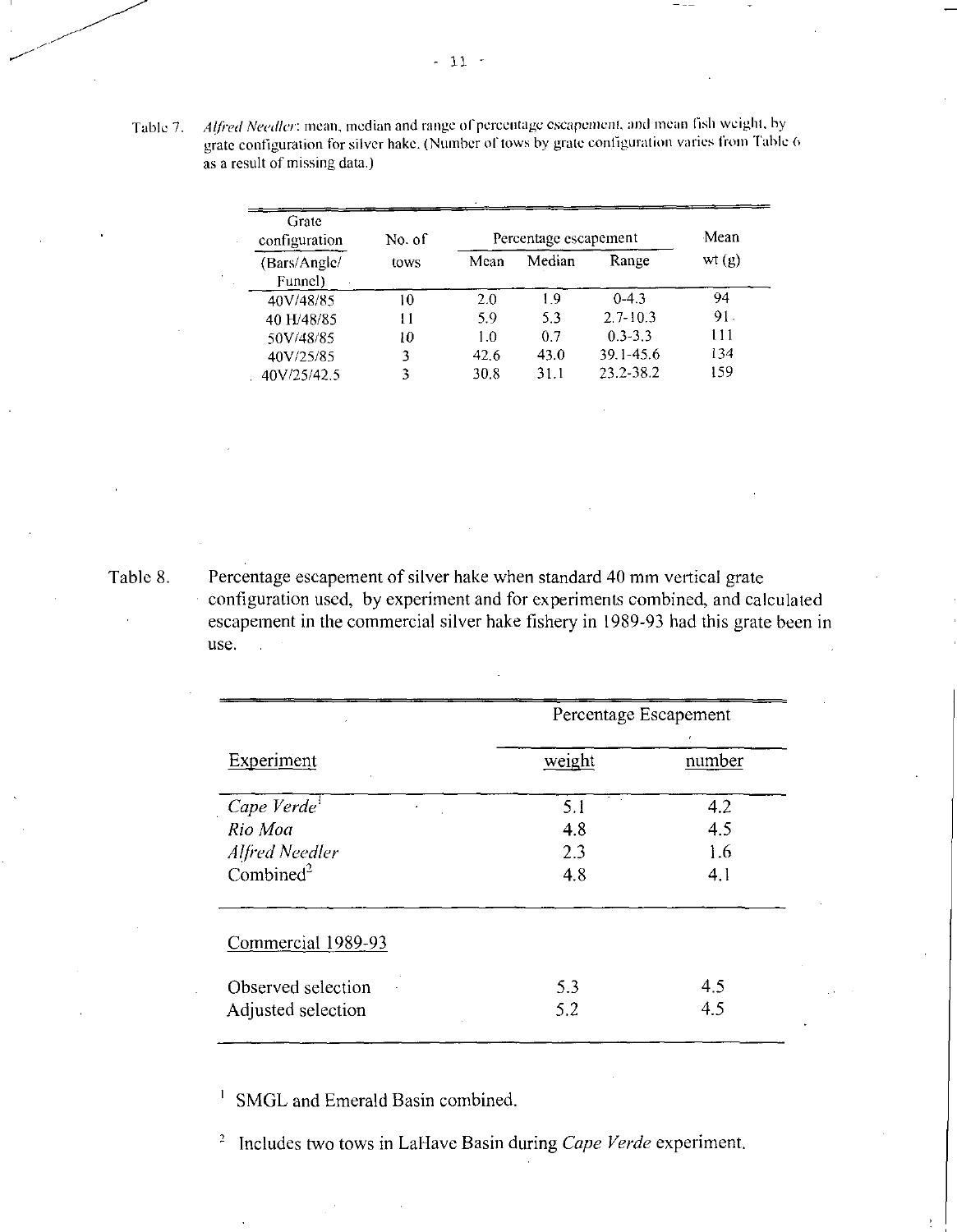

Fig. 1. Diagram illustrating the installation and operation of an otter trawl codend separator grate.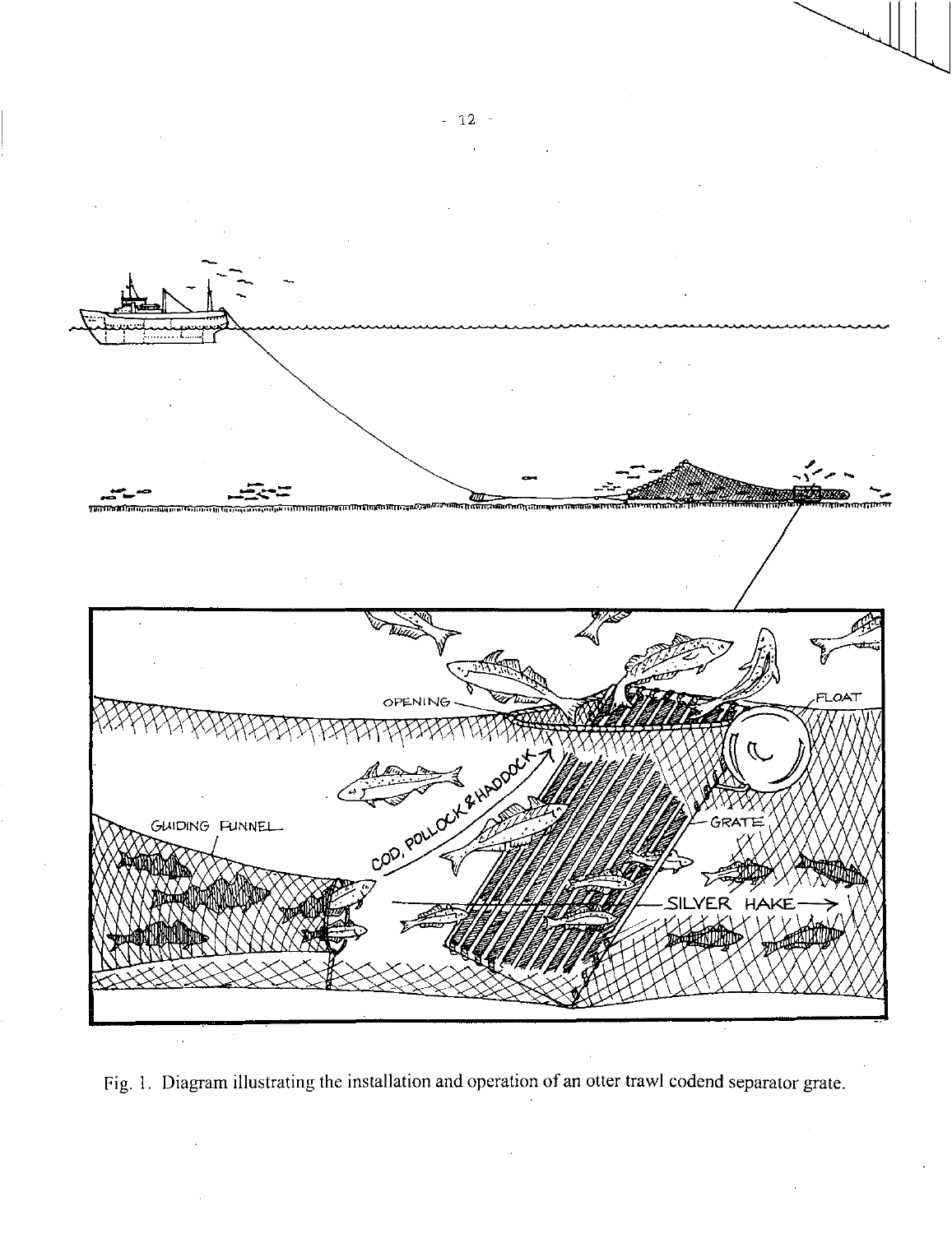

Fig. 2. Diagram illustrating the bar installed in front of the separator grate, and attachment to it of the guiding panel, *used* during the *Rio Moa* experiment.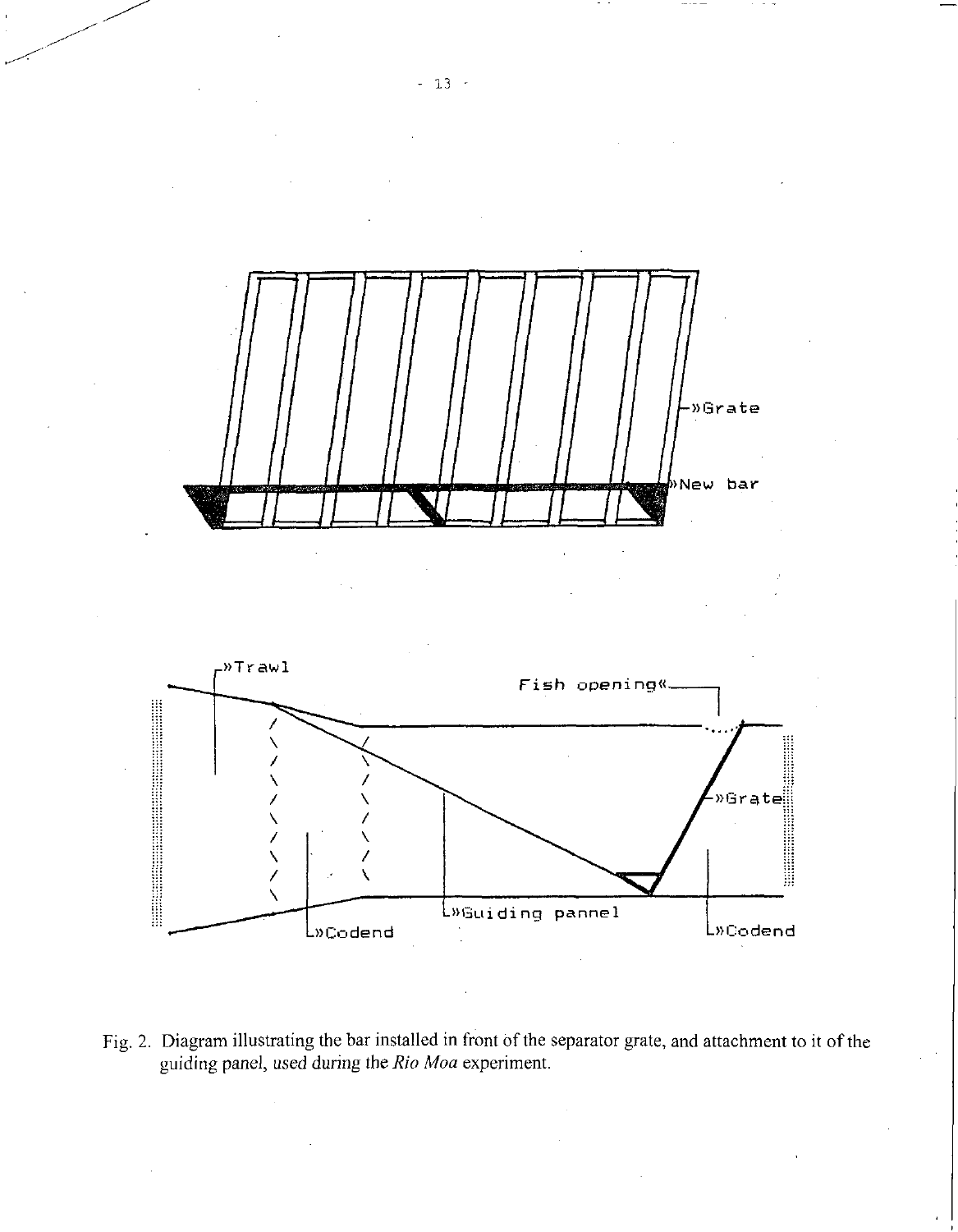

Fig. 3. *Cape Verde* (40mm vertical grate): length compositions of silver hake catches in top (black bars) and bottom (white bars) codends, and estimated escapement at length (line).



Fig. 4. *Rio Moa* (40mm vertical grate): length compositions of silver hake catches in top (black bars) and bottom (white bars) codends, and estimated escapement at length (line).

- 14 -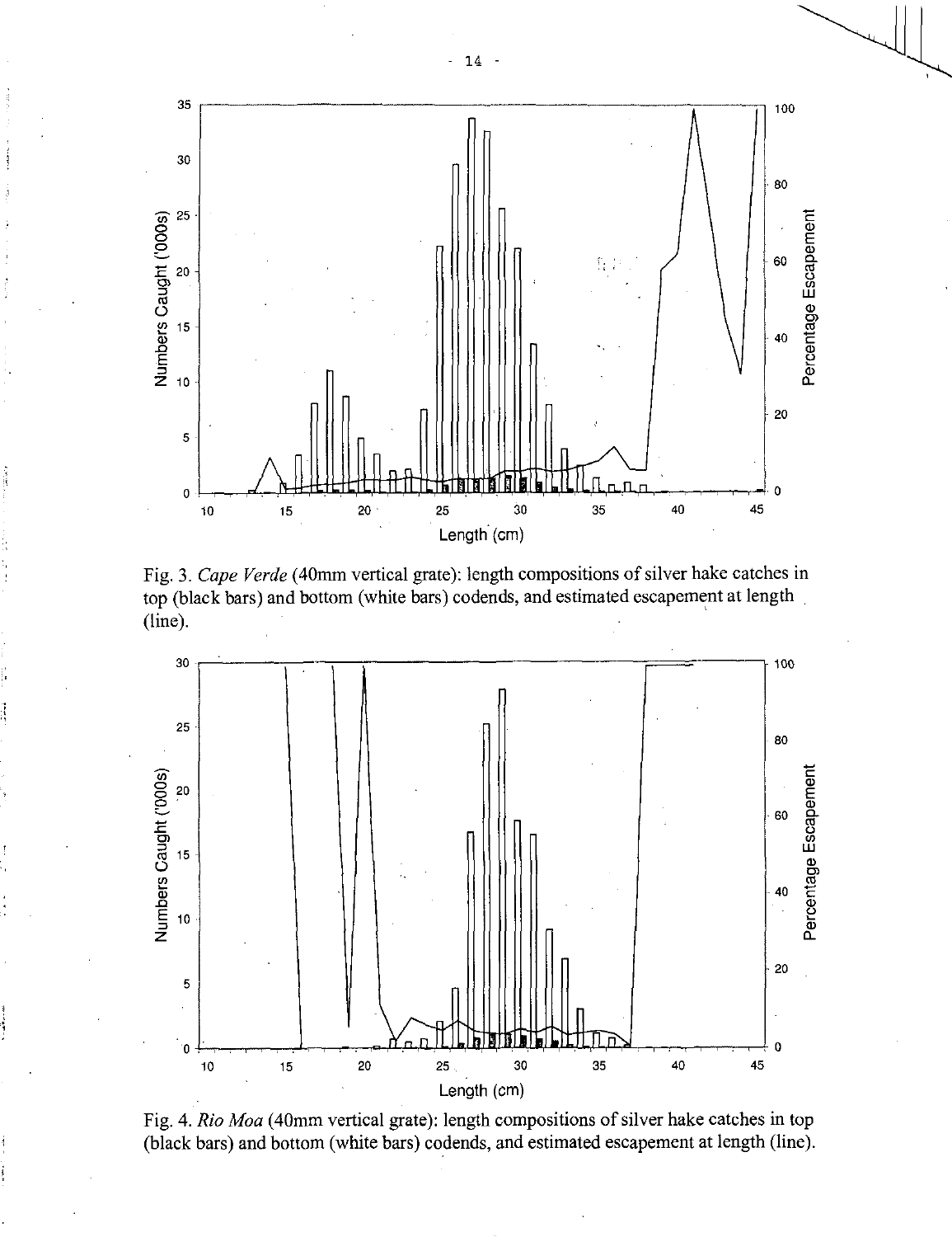

Fig. 5. *Alfred Needler* (40mm vertical grate): length compositions of silver hake catches in top (black bars) and bottom (white bars) codends, and estimated escapement at length (line). (Note percentage escapement scale.)



Fig. *6. Alfred Needler* (40mm horizontal grate): length compositions of silver hake catches in top (black bars) and bottom (white bars) codends, and estimated escapement at length (line). (Note percentage escapement scale.)

— 15 —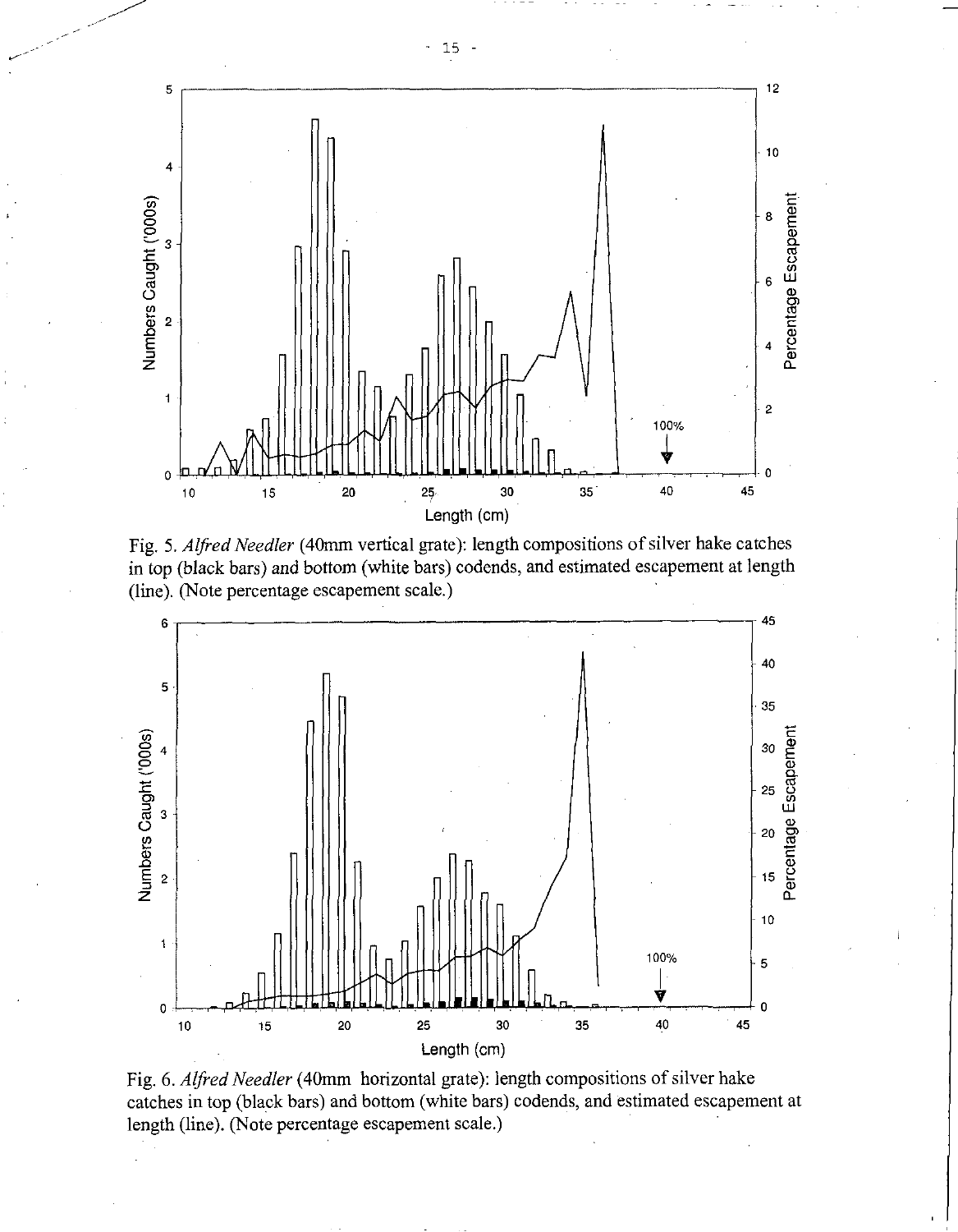





Fig. 8. *Alfred Needler* (40mm vertical grate inserted at 25 degrees): length compositions of silver hake catches in top (black bars) and bottom (white bars) codends, and estimated escapement at length (line).

- 16 -